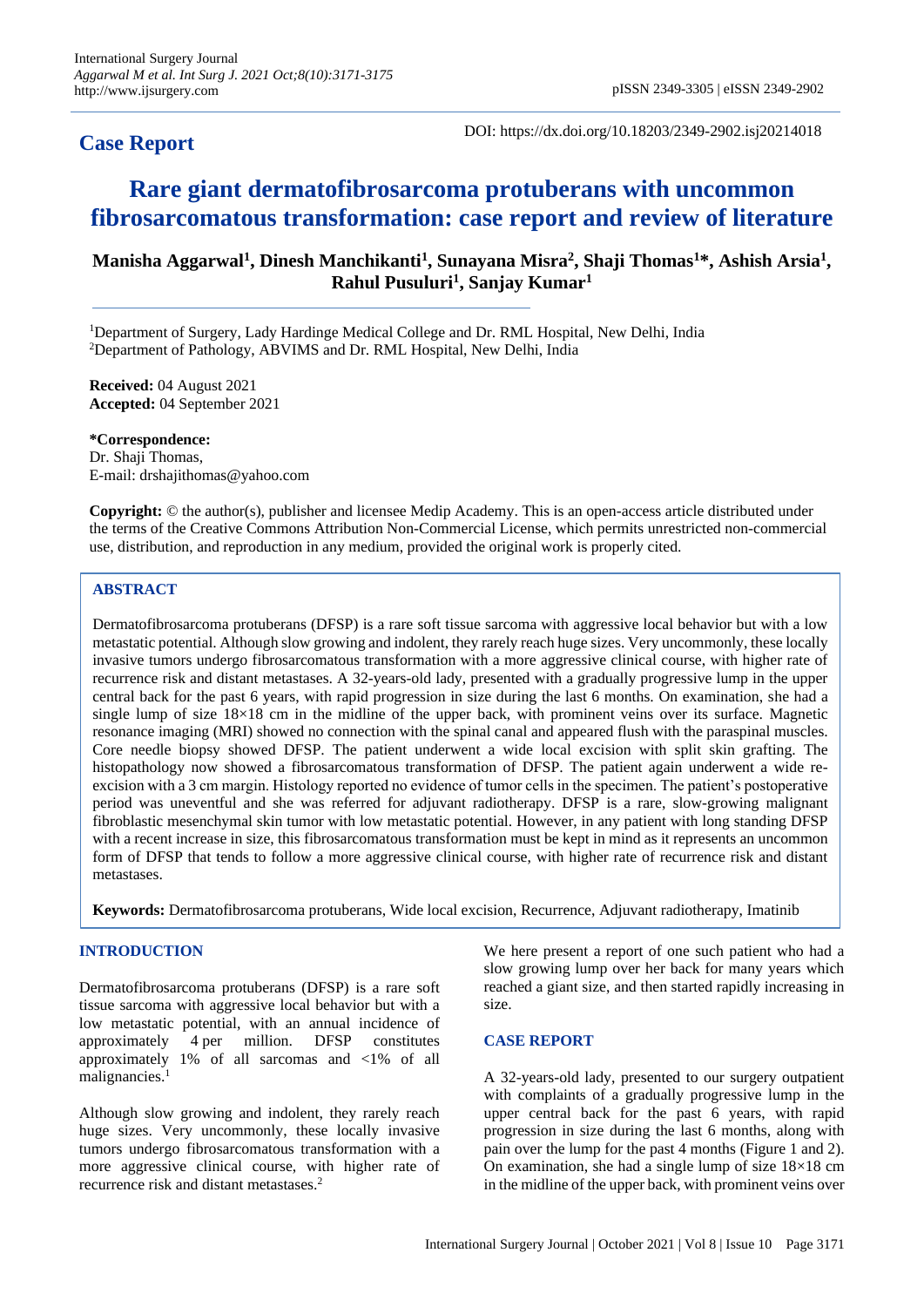its surface, with a firm consistency and having a bosselated surface, with no regional cervical or axillary lymphadenopathy. Core needle biopsy showed DFSP with mild focal CD 34 positivity, and smooth muscle antibodies (SMA) negative. Magnetic resonance imaging (MRI) of the cervical and dorsal spine revealed a large 13.3×13.6×9.3 cm mass in cervicodorsal region, hypointense, with few incomplete septations compressing the paraspinal muscles on sagittal T1W image. On T2W coronal image the mass was hyperintense with multiple tiny flow voids suggestive of vessels. On T2W sagittal image the mass was slightly hyperintense. On axial T1W image the mass showed no connection with the spinal canal and appeared flush with the paraspinal muscles (Figure 3-6).



**Figure 1: Clinical image depicting the large mass located in the upper central back.**



**Figure 2: Clinical image (side view) of the same mass.**

With the diagnosis of giant DFSP, the patient underwent a wide local excision with split skin grafting. Histological examination revealed a relatively circumscribed tumor, with storiform to whorled pattern of tumour cells. Focal areas showed high cellularity with tumor cells arranged in long and short intersecting fascicles giving a herring-bone appearance. Tumor cells had elongated spindled nuclei, coarse granular chromatin, inconspicious nucleoli and bipolar eosinophilic cytoplasm. Brisk mitosis was seen >20/10 hpf. Tumor was abutting underlying skeletal muscle, however not infiltrating it, and numerous tongues of tumor reaching upto reticular dermis and destroying the adnexal structures was noted. The lateral and superior soft tissue margin was involved by the tumor; all skin margins were free of tumor. On immunohistochemistry, tumor cells showed focal, patchy positivity for SMA, whereas they were negative for CD 34, EMA, cytokeratin, desmin, myogen, CD99, Bcl-2 and S-100 immunostains (Figure 7).



**Figure 3: Sagittal T1W image on MRI demonstrating large 13.3×13.6×9.3 cm mass in the cervicodorsal region, hypointense, with a few incomplete septations compressing the paraspinal muscles.** 



**Figure 4: T2W coronal image on MRI depicting the mass was hyperintense with multiple tiny flow voids suggestive of vessels.**

![](_page_1_Picture_12.jpeg)

**Figure 5: T2W sagittal image on MRI showing the mass was slightly hyperintense.**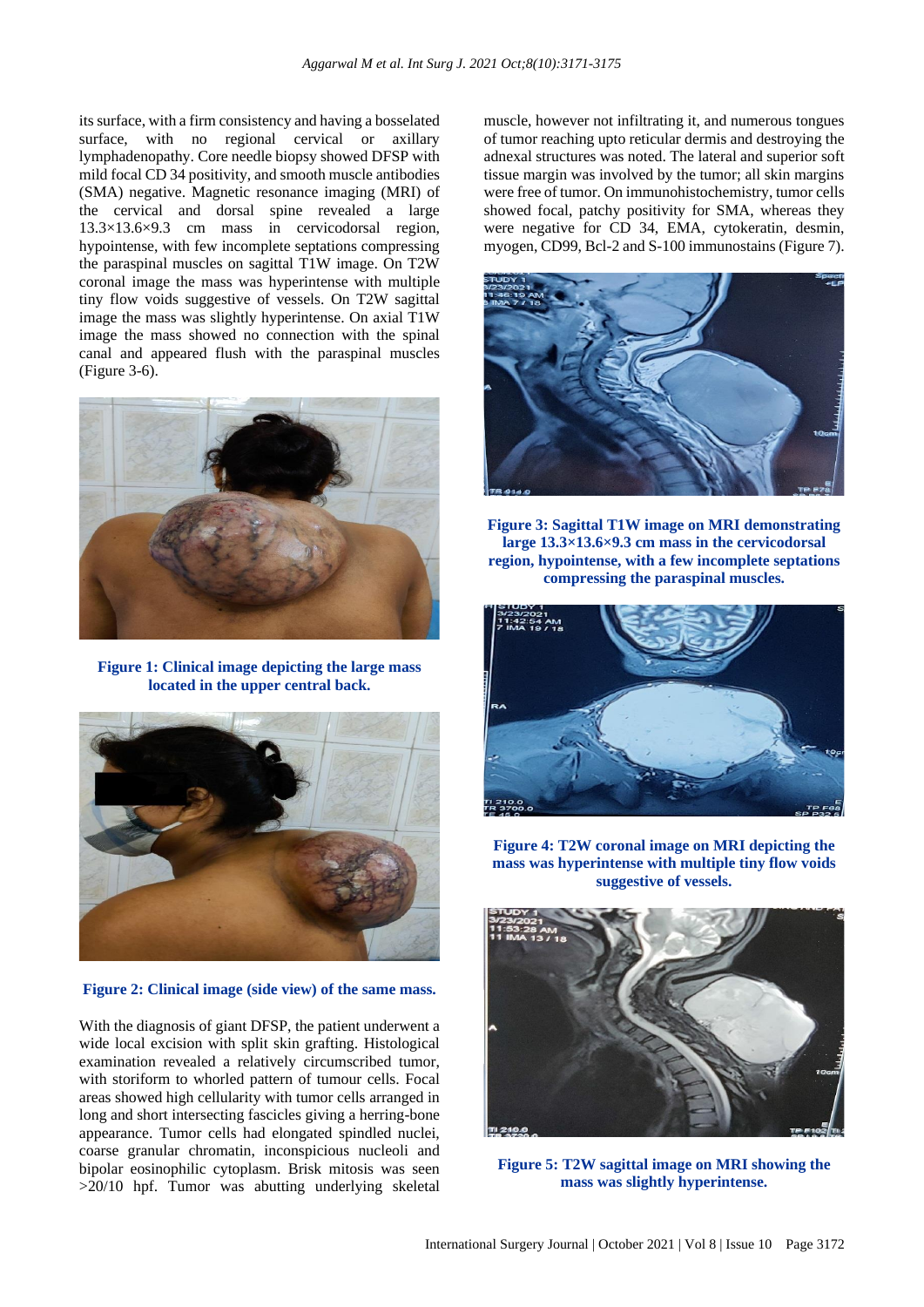![](_page_2_Picture_1.jpeg)

**Figure 6: On axial T1W image on MRI the mass showed no connection with the spinal canal and appears flush with the paraspinal muscles.**

![](_page_2_Picture_3.jpeg)

**Figure 7: HPE image showing herring bone pattern, classical of fibrosarcomatous transformation of a DFSP.**

The diagnosis was made of a fibrosarcomatous transformation of DFSP. The patient again underwent a wide re-excision with a 3 cm margin. Histology reported no evidence of tumor cells in the specimen. The patient's postoperative period was uneventful and she was referred for adjuvant radiotherapy.

Patient is doing well on follow-up.

#### **DISCUSSION**

DFSP is a rare, slow-growing malignant fibroblastic mesenchymal skin tumor which constitutes less than 0.1% of all malignant neoplasms and 1% of all soft tissue sarcomas.<sup>3</sup> DFSP most commonly affects patients in their mid- to late 30s; however, the disease can occur at any age. The most common location of DFSP is the trunk (42-72%) followed by proximal extremities (20-30%), and head and neck  $(10-16%)$ <sup>4</sup> DFSP sites include surgical scars, old burns, trauma, radiation dermatitis, vaccination sites, central venous line puncture sites and even insect bites.<sup>4,5</sup> Blacks have slightly higher incidence than whites. Both men and women are equally affected.<sup>6</sup> DFSP classically presents as a solitary, frequently asymptomatic, plaque with violaceous to blue hue. The tumor exhibits slow

growth. The Bednar tumor is a rare pigmented variant of DFSP.<sup>7</sup>

Approximately 90% of DFSP are low grade, rest are intermediate or high grade because of presence of fibrosarcomatous transformation.<sup>8</sup> More than 90% of DFSP feature a translocation between chromosomes 17 and 22, resulting in the fusion between the collagen type Iα1 gene (COL1A1) and the platelet derived growth factor (PDGF) β-chain gene (PDGFB). Thus, the growth of DFSP is a result of the deregulation of PDGF β-chain expression and activation of PDGF receptor (PDGFR) protein tyrosine kinase.9,10

Lymph node metastases occur in approximately 1% of cases, and distant metastases, principally to lung, occur in approximately 4% of DFSP cases. DFSP-associated mortality is low. A fibrosarcomatous variant, DFSP-FS, represents an uncommon form of DFSP that tends to follow a more aggressive clinical course, with higher rate of recurrence risk and distant metastases.<sup>2</sup>

MRI studies are not specific since they may not always distinguish DFSPs from other soft tissue sarcomas. Therefore, histological examination is the only definitive diagnostic method. Histologically DFSP is characterized by diffuse infiltration of the dermis and subcutis, usually sparing the epidermis and skin appendages, and is composed of monomorphous, dense spindle cells arranged in a storiform pattern and embedded in a sparse to moderately dense fibrous stroma.<sup>11</sup> Irregular projections (tentacle-like) of the tumor are common and may account for the high incidence of local recurrence after excision. Atypia is minimal, and mitoses are rare.<sup>12</sup> Immunohistochemically, tumor cells stain for vimentin, CD34, apolipoprotein D, nestin, and may be for EMA. Desmin, S100 protein, FXIIIa, stromelysin III, HMGA1&2, tenascin, D2-40, CD163, and keratins are negative. In myoid nodules, tumor cells stain for SMA. Fibrosarcomatous DFSP may show loss of CD34 positivity and increased expression of TP53.12-14 In our case, CD 34 was negative and p53 patchy weak to moderate nuclear positive.

Treatment options for DFSP include wide local excision (WLE) and Mohs micrographic surgery (MMS). WLE with a minimal margin of at least 3 cm of surrounding skin. including the underlying fascia, without elective lymph node dissection is advocated.<sup>15</sup> The likelihood of local recurrence is directly proportional to the adequacy of surgical margins. Reconstructive surgery may be required to restore tissue defects after excision using a local skin flap, skin graft or myocutaneous flap.<sup>16</sup> For well-defined tumors located on trunk or extremities, WLE is likely to achieve tumor clearance with satisfactory cosmetic and functional result. However, extirpation of tumor by MMS, using frozen sections with or without confirmation by examination of paraffin-embedded sections, may be beneficial in sites where maximum conservation of normal tissue is required. The MMS technique consists of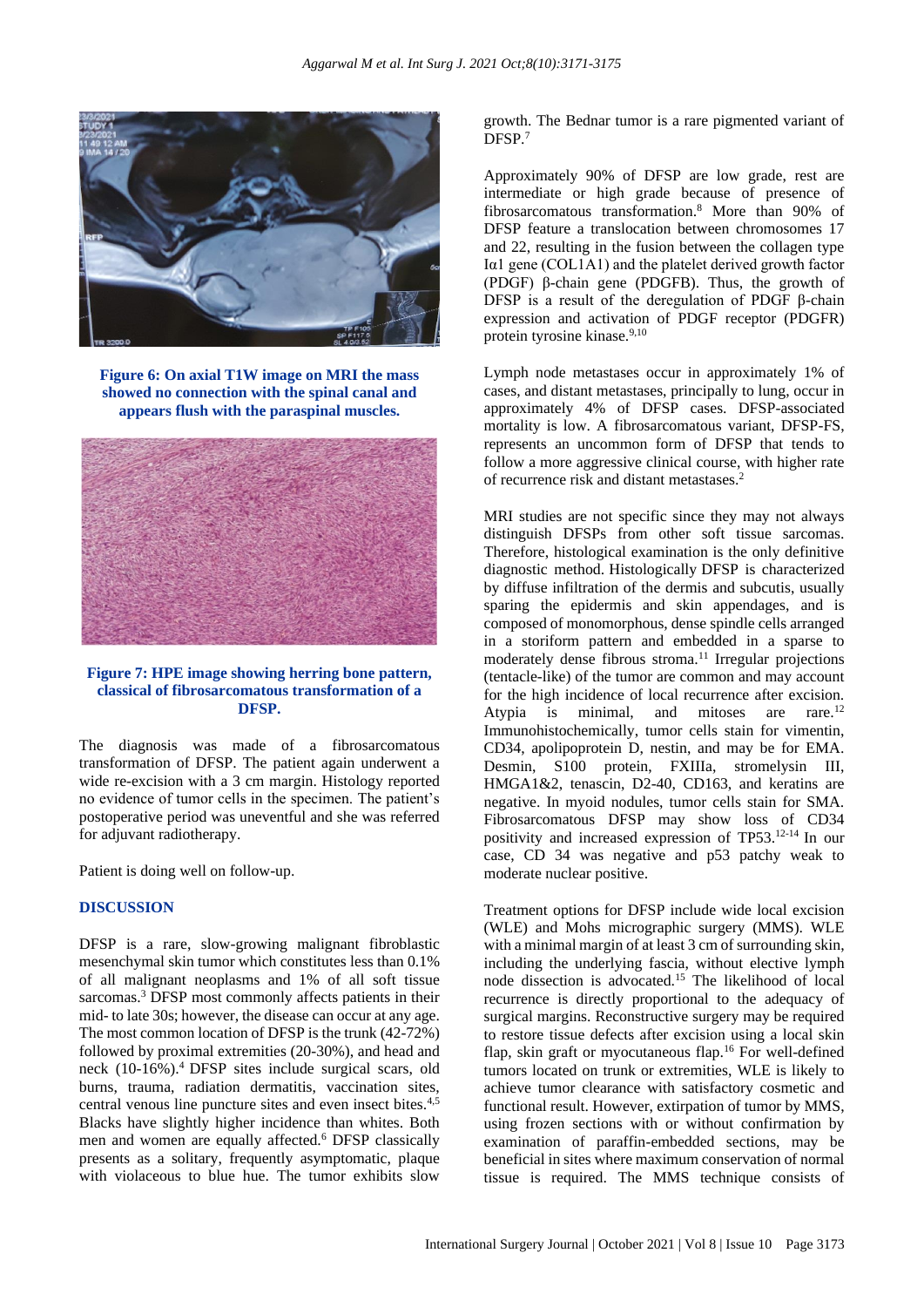successive horizontal sectioning (5-7 μm) during resection and immediate frozen microscopic examination until a tumor-free margin is succeeded.<sup>4</sup> There are reports of local cure rates of 93-100%.17,18

Alternative treatment options for DFSP include RT and chemotherapy. RT was used selectively in a number of cases if surgical resection was not possible or would result in major cosmetic or functional deficit, with good local response.19,20 Radiotherapy should be considered in cases of positive or inadequate margins, in cases of recurrence, or cases of unacceptable functional or cosmetic results after wide excision, in combination with surgery.<sup>21,22</sup> A PDGF receptor inhibitor, imatinib, has been used with clinical success in advanced disease.23,24 Imatinib inhibits the tyrosine kinase of PDGF and seems effective in treating DFSP in patients with  $t$  (17;22) translocation.<sup>25</sup> Patients with DFSP should be followed closely for evidence of local or regional recurrence or metastatic disease. DFSP has a tendency to recur locally. The average time for recurrence is within the first 3 years. Although metastases are rare, multiple local recurrences appear to predispose to distant metastases.<sup>26</sup>

## **CONCLUSION**

DFSP is a rare, slow-growing malignant fibroblastic mesenchymal skin tumor which constitutes less than 0.1% of all malignant neoplasms and 1% of all soft tissue sarcomas. Our patient had a slow growing swelling over her central back for past 6 years, but with a more rapid increase for the last 6 months due to an uncommon fibrosarcomatous transformation. This fibrosarcomatous variant must be kept in mind in a patient with DFSP as it represents an uncommon form of DFSP that tends to follow a more aggressive clinical course, with higher rate of recurrence risk and distant metastases.

*Funding: No funding sources Conflict of interest: None declared Ethical approval: Not required*

#### **REFERENCES**

- 1. Kampshoff JL, Cogbill TH. Unusual skin tumors: Merkel cell carcinoma, eccrine carcinoma, glomus tumors, and dermatofibrosarcoma protuberans. Surg Clin North Am. 2009;89(3):727-38.
- 2. Mentzel T, Beham A, Katenkamp D, Dei Tos AP, Fletcher CD. Fibrosarcomatous ("high-grade") dermatofibrosarcoma protuberans: clinicopathologic and immunohistochemical study of a series of 41 cases with emphasis on prognostic significance. Am J Surg Pathol. 1998;22(5):576-87.
- 3. Gloster HM. Dermatofibrosarcoma protuberans. J Am Acad Dermatol. 1996;35(3):355-74.
- 4. Stivala A, Lombardo GA, Pompili G, Tarico MS, Fraggetta F, Perrotta RE. Dermatofibrosarcoma protuberans: Our experience of 59 cases. Oncol Lett. 2012;4(5):1047-55.
- 5. Sanmartín O, Llombart B, López-Guerrero JA, Serra C, Requena C, Guillén C. Dermatofibrosarcoma protuberans [Dermatofibrosarcoma protuberans]. Actas Dermosifiliogr. 2007;98(2):77-87.
- 6. Monnier D, Vidal C, Martin L, Danzon A, Pelletier F, Puzenat E, et al. Dermatofibrosarcoma protuberans: a population-based cancer registry descriptive study of 66 consecutive cases diagnosed between 1982 and 2002. J Eur Acad Dermatol Venereol. 2006;20(10):1237-42.
- 7. Suehara Y, Yazawa Y, Hitachi K. Metastatic Bednar tumor (pigmented dermatofibrosarcoma protuberans) with fibrosarcomatous change: a case report. J Orthop Sci. 2004;9(6):662-5.
- 8. Abbott JJ, Oliveira AM, Nascimento AG. The prognostic significance of fibrosarcomatous transformation in dermatofibrosarcoma protuberans. Am J Surg Pathol. 2006;30(4):436-43.
- 9. Patel KU, Szabo SS, Hernandez VS, Prieto VG, Abruzzo LV, Lazar AJ, López-Terrada D. Dermatofibrosarcoma protuberans COL1A1- PDGFB fusion is identified in virtually all dermatofibrosarcoma protuberans cases when investigated by newly developed multiplex reverse transcription polymerase chain reaction and fluorescence in situ hybridization assays. Hum Pathol. 2008;39(2):184-93.
- 10. Llombart B, Sanmartín O, López-Guerrero JA, Monteagudo C, Serra C, Requena C, et al. Dermatofibrosarcoma protuberans: clinical, pathological, and genetic (COL1A1-PDGFB) study with therapeutic implications. Histopathology. 2009;54(7):860-72.
- 11. Sundram UN. Review: Dermatofibrosarcoma protuberans: histologic approach and updated treatment recommendations. Clin Adv Hematol Oncol. 2009;7(6):406-8.
- 12. Fletcher CDM, Bridge JA, Hogendoorn P, Mertens F. WHO Classification of Tumors of Soft tissue and Bone. IARC, Lyon. 2013:77-9.
- 13. Llombart B, Serra-Guillén C, Monteagudo C, López Guerrero JA, Sanmartín O. Dermatofibrosarcoma protuberans: a comprehensive review and update on diagnosis and management. Semin Diagn Pathol. 2013;30(1):13-28.
- 14. Liang CA, Jambusaria-Pahlajani A, Karia PS, Elenitsas R, Zhang PD, Schmults CD. A systematic review of outcome data for dermatofibrosarcoma protuberans with and without fibrosarcomatous change. J Am Acad Dermatol. 2014;71(4):781-6.
- 15. Lemm D, Mügge LO, Mentzel T, Höffken K. Current treatment options in dermatofibrosarcoma protuberans. J Cancer Res Clin Oncol. 2009;135(5):653-65.
- 16. Eguzo K, Camazine B, Milner D. Giant dermatofibrosarcoma protuberans of the face and scalp: a case report. Int J Dermatol. 2014;53(6):767- 72.
- 17. Nouri K, Lodha R, Jimenez G, Robins P. Mohs micrographic surgery for dermatofibrosarcoma